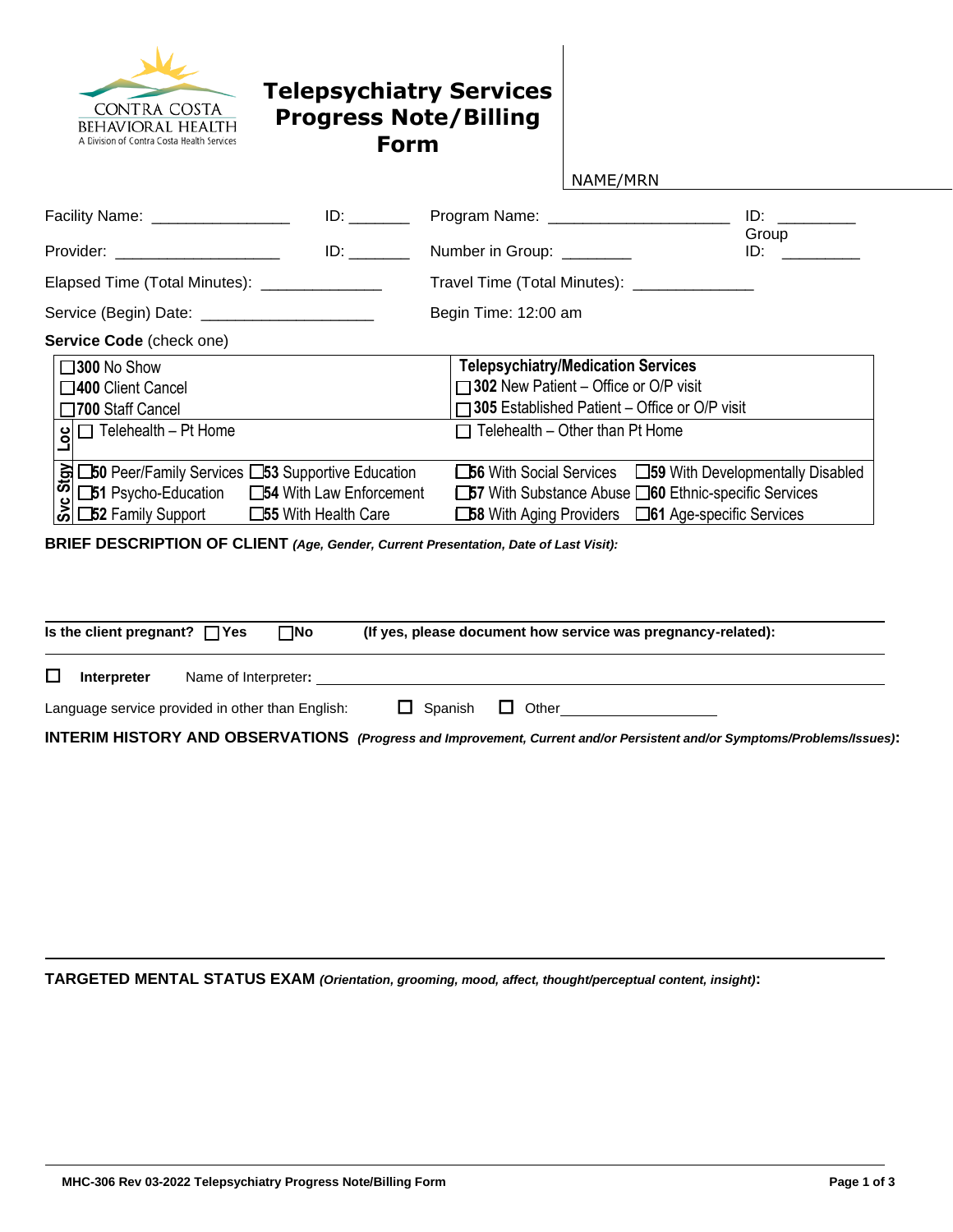## **CURRENT MEDICATIONS:** *Please list all Psychiatric and non-Psychiatric medications at each visit.*

| <b>Medication Consents are current</b><br>l 1                  | п. |                                                       | Adherence / Side Effects / Adverse Effects Discussed |                                                                                   |
|----------------------------------------------------------------|----|-------------------------------------------------------|------------------------------------------------------|-----------------------------------------------------------------------------------|
| <b>OBJECTIVE DATA:</b><br>Lab or other Studies Reviewed $\Box$ |    |                                                       |                                                      | AIMS Performed $\Box$ Ht _____ Wt ______ BMI _____ Waist ______ BP/P ____________ |
| <b>Results:</b>                                                |    |                                                       |                                                      |                                                                                   |
| <b>CURRENT DIAGNOSIS:</b>                                      |    |                                                       |                                                      |                                                                                   |
| ICD-10 Code: _____________________________                     |    |                                                       |                                                      |                                                                                   |
|                                                                |    |                                                       |                                                      |                                                                                   |
| ICD-10 Code: _____________________________                     |    | DSM-5 Diagnosis: _________________________(Secondary) |                                                      |                                                                                   |
|                                                                |    |                                                       |                                                      |                                                                                   |

**DESCRIPTION OF PSYCHOTHERAPEUTIC INTERVENTION, IF ANY:**

**PLAN FOR CONTINUED SERVICE:** *(Including Lab Orders, Education, Coordination Of Care). LABS/ Other Studies ordered:* *REFERRAL to PCP* *REFERRAL for Psychotherapy* *Coordination with PCP*